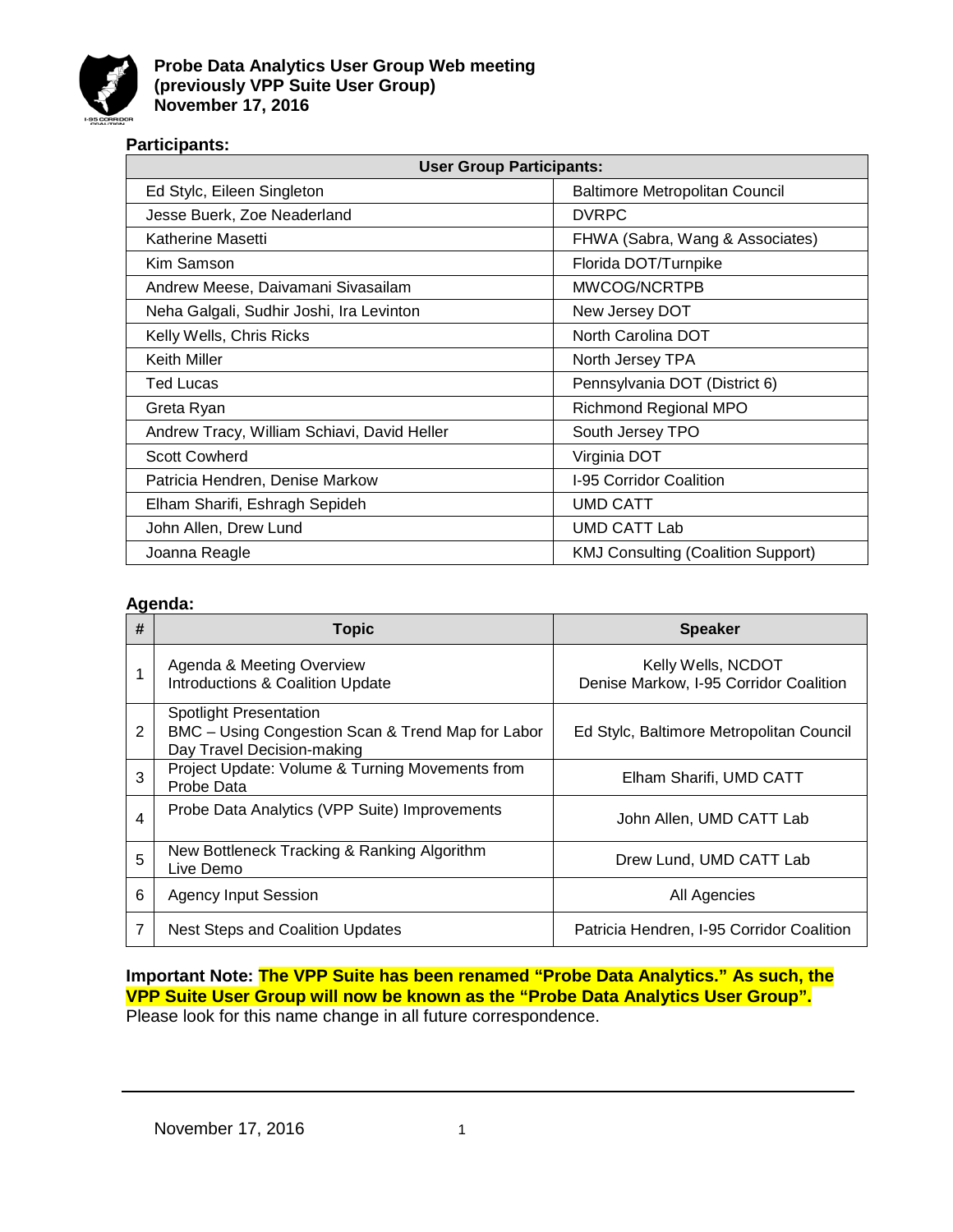

**Next Meeting:** The next Probe Data Analytics (VPP Suite) User Group web meeting will be held in late February/early March 2017. More information will be provided in the next newsletter.

# **Meeting Highlights:**

- **TSMO in the Coalition**: Kelly Wells introduced Denise Markow as the new TSMO Program Coordinator for the I-95 Corridor Coalition. Denise reviewed what TSMO is and that it is already being done in the Coalition's efforts. She noted that the Coalition is bringing together the Travel Information Services and Coordinated Incident Management groups for cross cutting exchanges to capitalize on synergies and joint interests.
- **User Group Member Spotlight: BMC - Using the Suite for Planning Holiday Travel**  – Ed Stylc of the Baltimore Metropolitan Council discussed BMC's efforts for providing recommendations for Thanksgiving travel. BMC used the Probe Data Analytics (VPP Suite) tools to validate the travel time recommendations developed by Maryland Transportation Authority. The Trend Map and Congestion Scan tools were used and he noted that the new "multi-road" congestion scan made looking at the Labor Day travel corridor much easier. Ed chose to use the NPMRDS as he typically uses the INRIX data in the Probe Data Analytics (VPP Suite) and wanted to get more familiar with it. He mentioned that from his higher-level review, the NPMRDS provided generally the same results as the INRIX data but INRIX seemed to pick up the congestion earlier and hold it later than the NPMRDS. Ed noted that although the results from the Probe Data Analytics (VPP Suite) validated the MdTA recommendations, actual travel patterns were much different due to Tropical Storm Hermine. He also presented congestion scans illustrating the difference in speeds between 2015 and 2016 for "return trip" conditions. Ed stated, "It's mind-blowing what you can do now with the VPP Suite verses what we had to do in the past."
- Ed noted that the BMC COG Quarterly Report (Fall 2016) included an article highlighting his work with the Probe Data Analytics (VPP Suite) and the Coalition's Traffic View (a corridor-wide interactive map.) He noted that using the Probe Data Analytics (VPP Suite) has made his job so much easier and allowed him to do much more. [\(http://baltometro.org/phocadownload/Publications/COG\\_Quarterly/Fall2016.pdf\)](http://baltometro.org/phocadownload/Publications/COG_Quarterly/Fall2016.pdf).
- **Project Briefing: Volume & Turning Movements from Probe Data** Elham Sharifi (UMD CATT) provided an update for this I-95 Corridor Coalition-sponsored research project. She reviewed the topics from Steering Committee meeting #2 (October 13, 2016) and noted that the next meeting is scheduled for January 26, 2017. The Volume and Turning Movement Application survey results are being summarized and will be presented at the next steering committee meeting. They are currently moving forward with a sample analysis / testbed from Maryland and the initial analyses were presented at steering committee meeting #2. Project documents are currently available on the Coalition website (VPP page – "Volume & Turning Mvmt" tab).
- **Probe Data Analytics (VPP Suite) Tool Improvements**  John Allen (CATT Lab) provided an update on each of the following:
	- o Review of Action Items from the Previous Meeting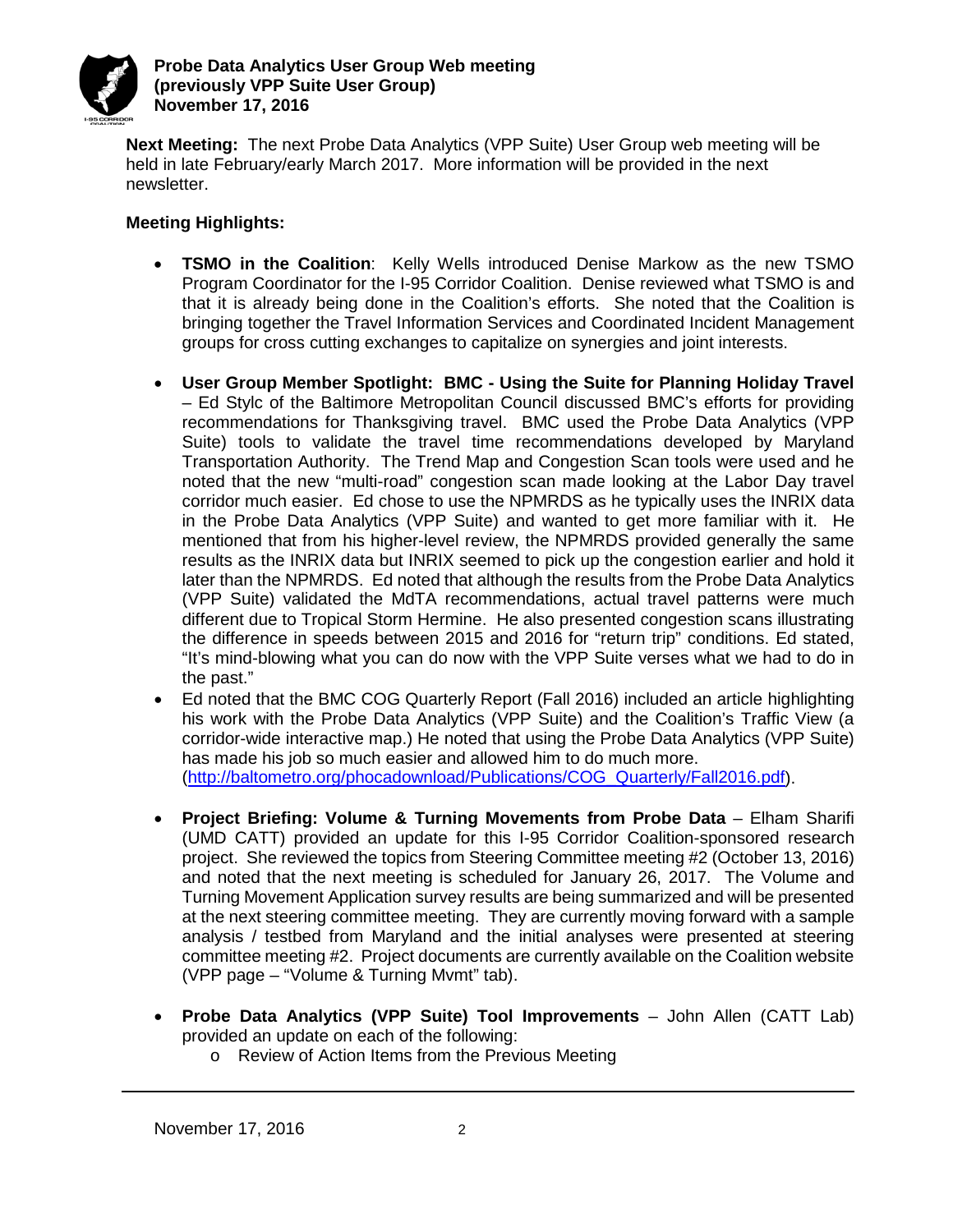

**Probe Data Analytics User Group Web meeting (previously VPP Suite User Group) November 17, 2016**

- MPO geographies be made available for MAP-21 dashboard and widgets pending the final rule. It is currently in the development pipeline.
- The Suite Improvement Prioritization survey was reopened at the members' request from August 4-12, 2016.
- o Survey Results were presented and an internal tracking table is being developed. The results are being used by the developers and an improvement deployment schedule with be provided to the users.
- o Deployment Status Table for Q3 of 2016 is available on the Coalition website. There have been 12 improvements made during Q3 and 28 so far during 2016.
- o What's New?
	- **Hadoop computing platform**
	- New bottleneck tracking & ranking algorithm
	- **MAP-21 widgets and new measures**
	- Partial Road Selection in the Congestion Scan tool
- o What's on the Horizon?
	- Front-end Modernization (Phase 1) moving away from Flash and towards Java Script
	- My History to manage and organize downloads and reports
	- Map Selection to customize TMC sets by adding or subtracting from the network.
	- Results Pages to enable user to change fonts, layout and background (light or dark)
	- Advanced Time Selection to provide full control of analysis times. Will allow user to save customized time/dates to use again.
- **Probe Data Analytics (VPP Suite) Tool Spotlight: New Bottleneck Tracking & Ranking Algorithm** – Drew Lund, Database Manager, UMD CATT Lab, provided a tutorial on this new tool. He discussed why the changes were made, explained the new terminology and provided several examples of bottlenecks (growing and shrinking). Drew also provided a live demonstration of this tool, highlighting changes in the previous output tables, maps and graphs, some new features and visualizations and explaining how to interpret and use the results.

Following the presentation/demo, the following questions were discussed:

- o Kim Samson (FTE) noted that the results from the new bottleneck tool are "spot on" based on their use of the new tool and their understanding of their roadways.
- o Eshragh Sepideh (UMD) asked about availability. Drew responded that the updated tool is currently available in the Probe Data Analytics (VPP Suite) and calculates the bottlenecks in real-time.
- o Drew mentioned the Lab's intention of including volumes in other apps. Kim Samson (FTE) noted that adding the volumes impacted to the ranking criteria will also be very useful to the Florida Turnpike in the future. Kelly Wells (NCDOT) agreed, and asked if the developers are planning to use the same volumes as in the User Delay Cost. Drew said they will use the same data, but is not sure about the timing.
- $\circ$  Kim Samson (FTE) also asked about the ability to download all details for entire set of data in one file. Drew stated this is something the Lab can add, will make note of this and get it prioritized.